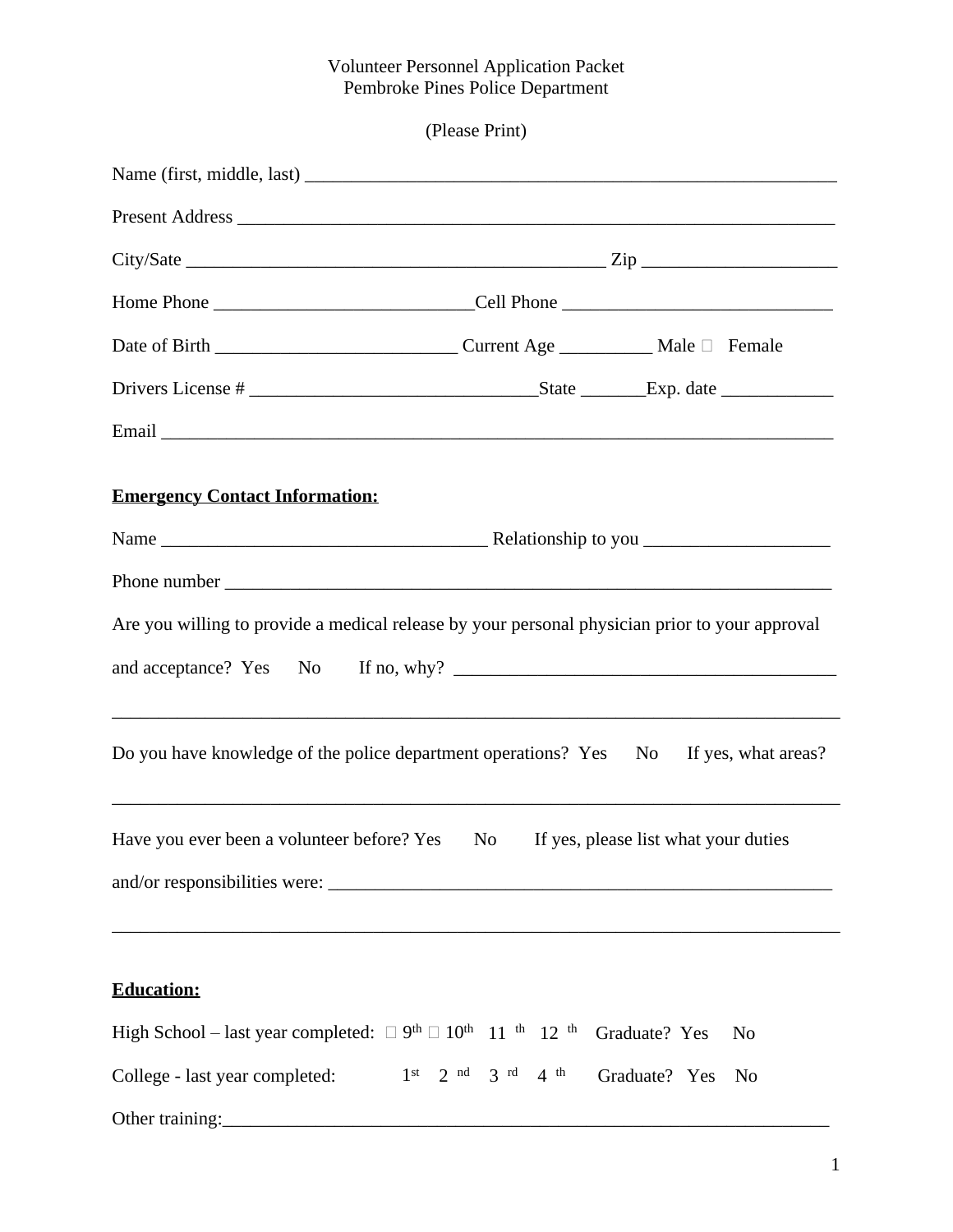\_\_\_\_\_\_\_\_\_\_\_\_\_\_\_\_\_\_\_\_\_\_\_\_\_\_\_\_\_\_\_\_\_\_\_\_\_\_\_\_\_\_\_\_\_\_\_\_\_\_\_\_\_\_\_\_\_\_\_\_\_\_\_\_\_\_\_\_\_\_\_\_\_\_\_\_\_

### **Employment Experience/Skills:**

| What types of office equipment have you used?                                     |  |  |  |  |
|-----------------------------------------------------------------------------------|--|--|--|--|
| Do you have computer experience? Yes No If yes, what systems/programs have you    |  |  |  |  |
| Please list any special skills and/or hobbies: __________________________________ |  |  |  |  |

\_\_\_\_\_\_\_\_\_\_\_\_\_\_\_\_\_\_\_\_\_\_\_\_\_\_\_\_\_\_\_\_\_\_\_\_\_\_\_\_\_\_\_\_\_\_\_\_\_\_\_\_\_\_\_\_\_\_\_\_\_\_\_\_\_\_\_\_\_\_\_\_\_\_\_\_\_\_

\_\_\_\_\_\_\_\_\_\_\_\_\_\_\_\_\_\_\_\_\_\_\_\_\_\_\_\_\_\_\_\_\_\_\_\_\_\_\_\_\_\_\_\_\_\_\_\_\_\_\_\_\_\_\_\_\_\_\_\_\_\_\_\_\_\_\_\_\_\_\_\_\_\_\_\_\_\_

### **Military Experience or types of Training:**

Please list any military experience and/or other types of special training: \_\_\_\_\_\_\_\_\_\_\_\_\_\_\_\_\_\_\_\_\_\_\_\_\_\_\_\_\_\_\_\_\_\_

#### **Foreign Languages:**

|       |  | Fair Good Excellent |
|-------|--|---------------------|
| Read  |  | Fair Good Excellent |
| Write |  | Fair Good Excellent |

## **Volunteer areas:**

What areas are you interested in working within the department?

Please list any foreign languages you speak, read or write:

| Clerical | Animal Assistance Program | <b>Front Desk</b> | Fingerprinting |
|----------|---------------------------|-------------------|----------------|
|----------|---------------------------|-------------------|----------------|

Are you willing to transfer within the department as the need arises? Yes No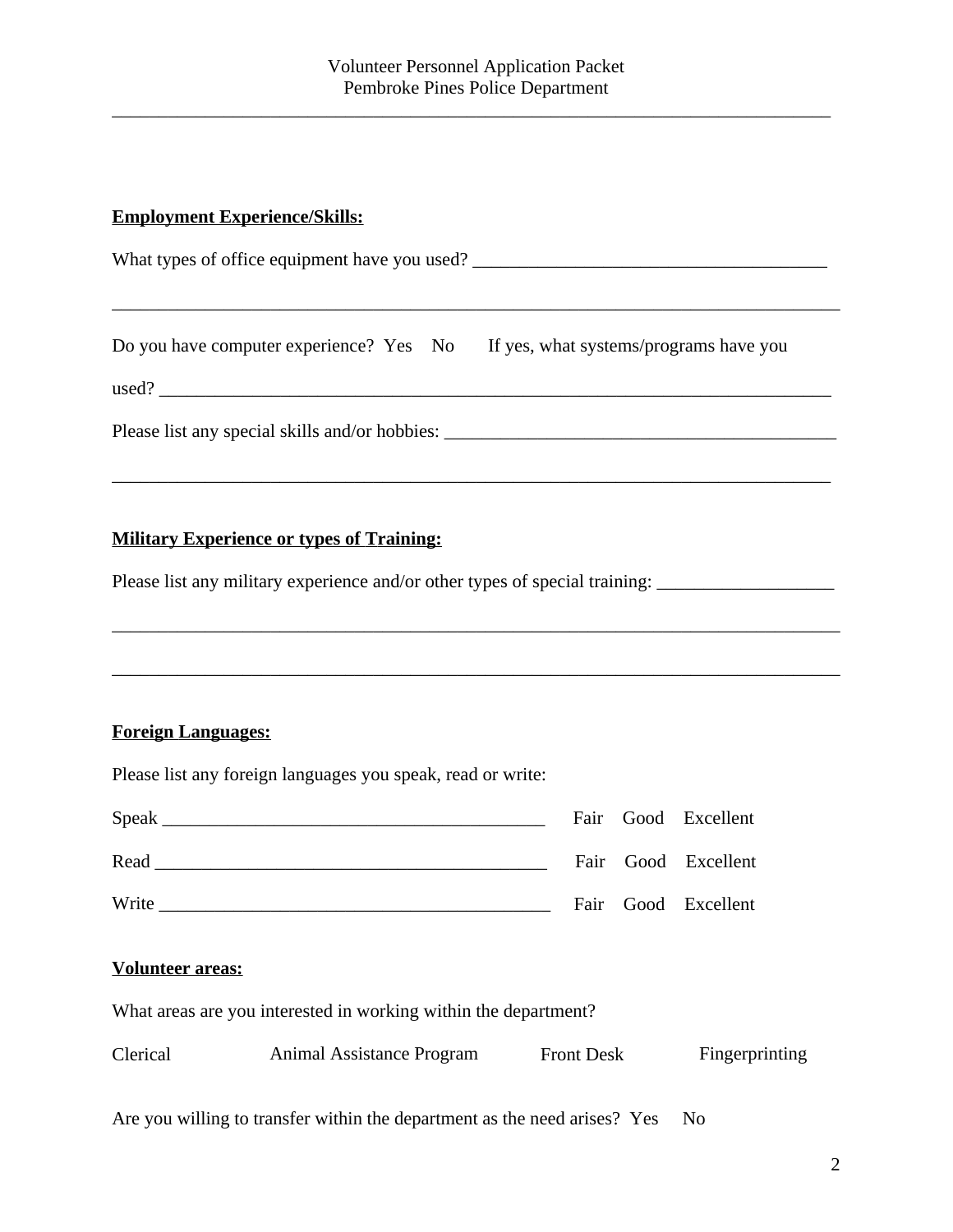| <b>Volunteer Personnel Application Packet</b>                                     |
|-----------------------------------------------------------------------------------|
| Pembroke Pines Police Department                                                  |
|                                                                                   |
|                                                                                   |
|                                                                                   |
|                                                                                   |
|                                                                                   |
| Any other information or requests we should know? _______________________________ |
|                                                                                   |
|                                                                                   |
|                                                                                   |
|                                                                                   |
| <b>Please complete the following sentence</b>                                     |
|                                                                                   |
|                                                                                   |
|                                                                                   |
| Department volunteer for the following reasons: _________________________________ |
|                                                                                   |
|                                                                                   |
|                                                                                   |
|                                                                                   |
|                                                                                   |
|                                                                                   |

# **References:**

Please list three personal references that we may contact (family, friends, past employers):

| Name/Occupation | Address | Phone # | Years Known | Relationship to you |
|-----------------|---------|---------|-------------|---------------------|
|                 |         |         |             |                     |
|                 |         |         |             |                     |
|                 |         |         |             |                     |
|                 |         |         |             |                     |
|                 |         |         |             |                     |
|                 |         |         |             |                     |
|                 |         |         |             |                     |
|                 |         |         |             |                     |
|                 |         |         |             |                     |
|                 |         |         |             |                     |
|                 |         |         |             |                     |
|                 |         |         |             |                     |

Have you ever worked for the City of Pembroke Pines? Yes No If yes, please give